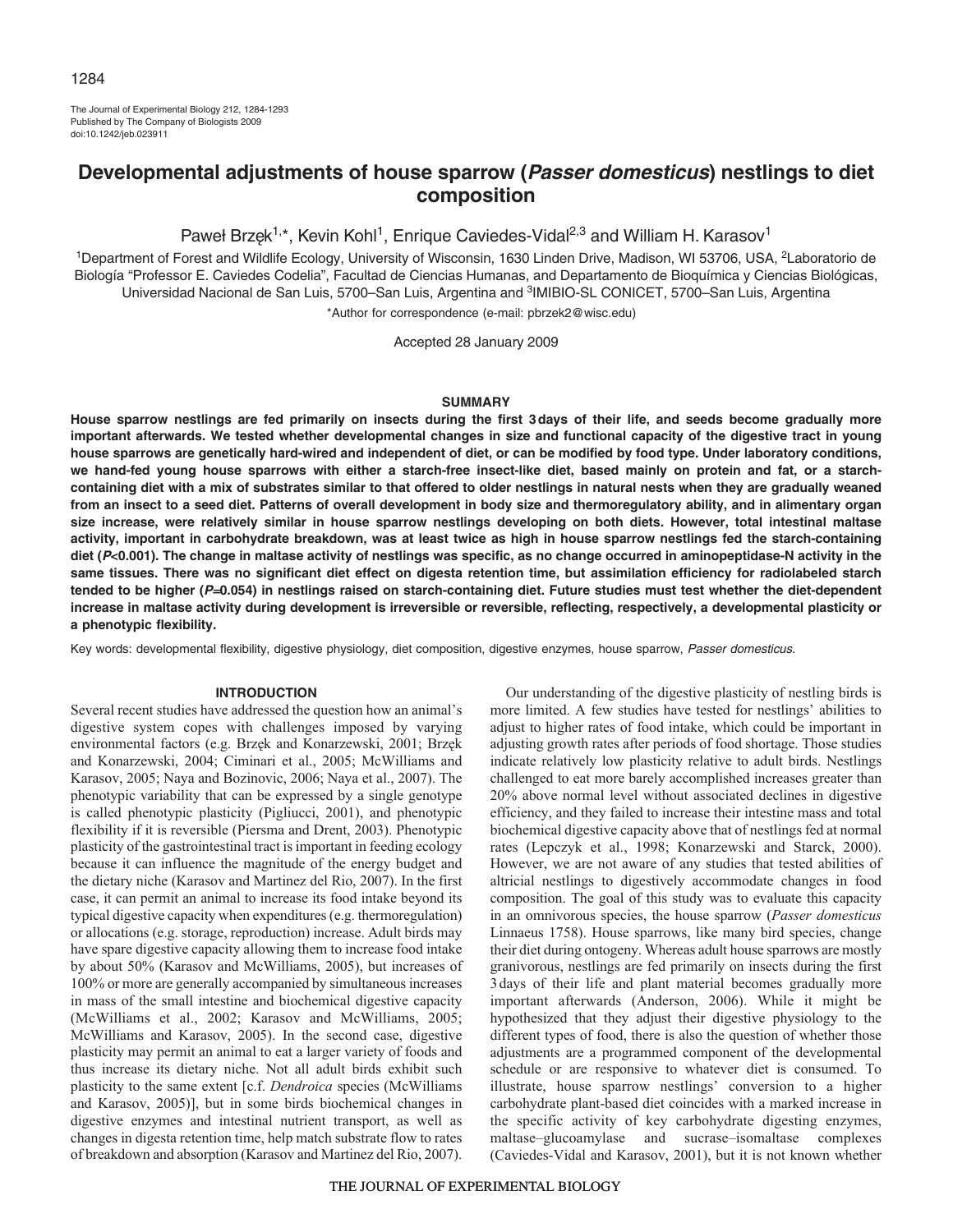this change is entirely programmed [hard-wired, *sensu* Toloza and Diamond (Toloza and Diamond, 1992)] or is directly responsive to the increase in consumption of carbohydrates as parents begin to deliver more plant material. Would the pattern of change in intestinal enzyme activity levels change if nestlings remained entirely insectivorous? The capacity of nestlings to adjust their digestive development could be ecologically important in species, such as house sparrows, that are generally opportunistic and for whom the food type brought to their nestlings reflects variation in its temporary abundance in environment (Anderson, 2006).

We studied the growth, development, and digestive physiology of young house sparrows hand-fed to fledging with either a starchfree insect-like diet, based mainly on protein and fat, or a starchcontaining diet with a mix of substrates more similar to that offered to nestlings in natural nests that are gradually weaned from an insect to a seed diet. This experimental design allowed us to test whether developmental changes in size and functional capacity of the digestive tract in young house sparrows are genetically hard-wired and independent of diet, or can be modified by food type. Our null hypothesis was no developmental plasticity; for example, we expected that young house sparrows would not alter the development schedule of maltase activity because this activity in adults did not differ significantly in those fed diets with high (61%) *versus* low (14%) starch levels (Caviedes-Vidal et al., 2000). We also tested for diet-related differences in other key features of digestive structure and function such as intestine mass and aminopeptidase-N activity, digesta retention time, and overall ability at the wholeanimal level to digest starch. Also, in order to test the nestlings' overall plasticity in processing the different diets, we tested for dietbased differences in growth, in both mass and structural size, sizes of other organs important in digestive processing (pancreas, liver), and the development of thermoregulatory capacity.

## **MATERIALS AND METHODS**

Most of our methods were developed during previous experiments with hand-fed house sparrow nestlings (Lepczyk et al., 1998; Lepczyk and Karasov, 2000; Caviedes-Vidal and Karasov, 2001).

## **Study site and collection of nestlings**

Natural and artificial nest sites were located in close vicinity to the Department of Forest and Wildlife Ecology on the campus of the University of Wisconsin, Madison. House sparrows bred in wooden nest boxes placed in the dairy barns, and in cavities inside and outside of the dairy barns. Beginning in late March 2007, all potential nesting locations were visited twice per week to note the onset of laying. Broods were checked daily around the expected time of hatching to ensure accurate aging. Nestlings were marked on their back with an indelible marker, and returned to the nest. The day when hatchlings were found was subsequently counted as day0.

Nestlings selected for the experimental treatments were removed from their nests between 10:30 and 12:30h on day3 and transported to our laboratory at the University of Wisconsin. Only nestlings that had hatched synchronously on day0 were used in the experiment. In most cases two nestlings were collected from one clutch. To control for nest effect, nestlings from the same clutch were randomly assigned to different diets. When nestlings from the second brood from the same nest were collected, they were assigned to trials of different length (see below) than individuals from the first brood. All nestlings used in the present experiment were collected between May 18 and July 18. Nestlings were placed in round  $(12 \text{ cm} \times 9 \text{ cm})$ tissue-lined plastic containers and housed in an environmental chamber under constant conditions of 15 h:9 h light:dark

photoperiod, 35°C, and 40–45% relative humidity using a water bath system. Body mass was measured three times per day, tarsus length at days3, 8, and 12, and wing length at days8 and 12.

## **Feeding protocol**

Based on their random assignment, nestlings were hand-fed with either of two synthetic liquid diets developed by E. Caviedes-Vidal (Lepczyk et al., 1998). Both diets were composed of protein (casein), corn oil, free amino acids, and vitamin and microelements (Table1). The diet intended to mimic insects consumed by young house sparrows during the first 3days post-hatch contained no starch at all, 20% corn oil and 59.63% casein in dry mass, and is hereafter referred to as '0 starch'. The other diet, intended to mimic the mixture of insects and plant (seed) material, contained 25.4% corn starch, 8% corn oil and 46.23% casein, and is hereafter referred to as '+starch'. Both diets contained 75% water on a wet-mass basis, which provided an adequate amount of water for hydration.

Nestlings were removed from the environmental chamber every hour and fed by gavage using a 1-ml syringe for a total of 15 times per day, beginning at 06:30h. Syringe mass (±0.01g) was recorded prior to and following feeding to calculate the exact meal mass. The age-specific feeding schedule for was 0.3, 0.5, 0.6, 0.75, 0.85, 1.0, 1.25 and 1.5ml of food per hour for nestlings of ages 3, 4, 5, 6, 7, 8, 9 and 10–12days, respectively. Measured wet mass intakes were corrected to dry mass based on daily aliquots of both diets that were weighed, dried and reweighed. Age-specific dry matter intake rates never differed between diets by more than 5%.

#### **Experimental schedule**

Performance of nestlings was tested at three time points during their development which were selected on the basis of previous knowledge of the ontogeny of digestive anatomy and physiology in house sparrow nestlings (Caviedes-Vidal and Karasov, 2001). They were: day4 (the phase of rapid development of gastrointestinal tract); day6 (the day of the peak in relative intestine mass), and day12 (2–3days before normal fledging, when adult body mass is already reached). Thus, we created six experimental groups: nestlings fed with 0 starch or +starch diets, and analyzed at day4, 6 or 12. Total number of nestlings dissected in each group was for the +starch diet: 7, 14, 11 and for the 0 starch diet: 7, 15, 10. Nestlings assigned to different diets and analyzed at different time points did not differ in their initial body mass at day3 (two-way ANOVA; effect of age *P*=0.27; effect of diet: *P*=0.7, interaction n.s.).

Several trials, which could be completed without sacrificing nestlings, were carried out at days4 and 6 on individuals that were subsequently used in later time points. Because we could usually carry out only one trial per day, for older chicks we had to spread

Table1. Composition of diets used in the present study

|                                          | 0 starch | +starch<br>(% of dry mass) (% of dry mass) |
|------------------------------------------|----------|--------------------------------------------|
| Corn starch                              |          | 25.4                                       |
| Casein (protein)                         | 59.63    | 46.23                                      |
| Corn oil                                 | 20       | 8                                          |
| Alphacel non-nutritive bulk              | 4.9      | 4.9                                        |
| Silica sand                              | 5        | 5                                          |
| Aminoacids, vitamins, mineral salt etc.* | 10.47    | 10.47                                      |

Diets were mixed with distilled water in the ratio by mass of 1:3 (diet:water). \*Content as described by Lepczyk et al. (Lepczyk et al., 1998).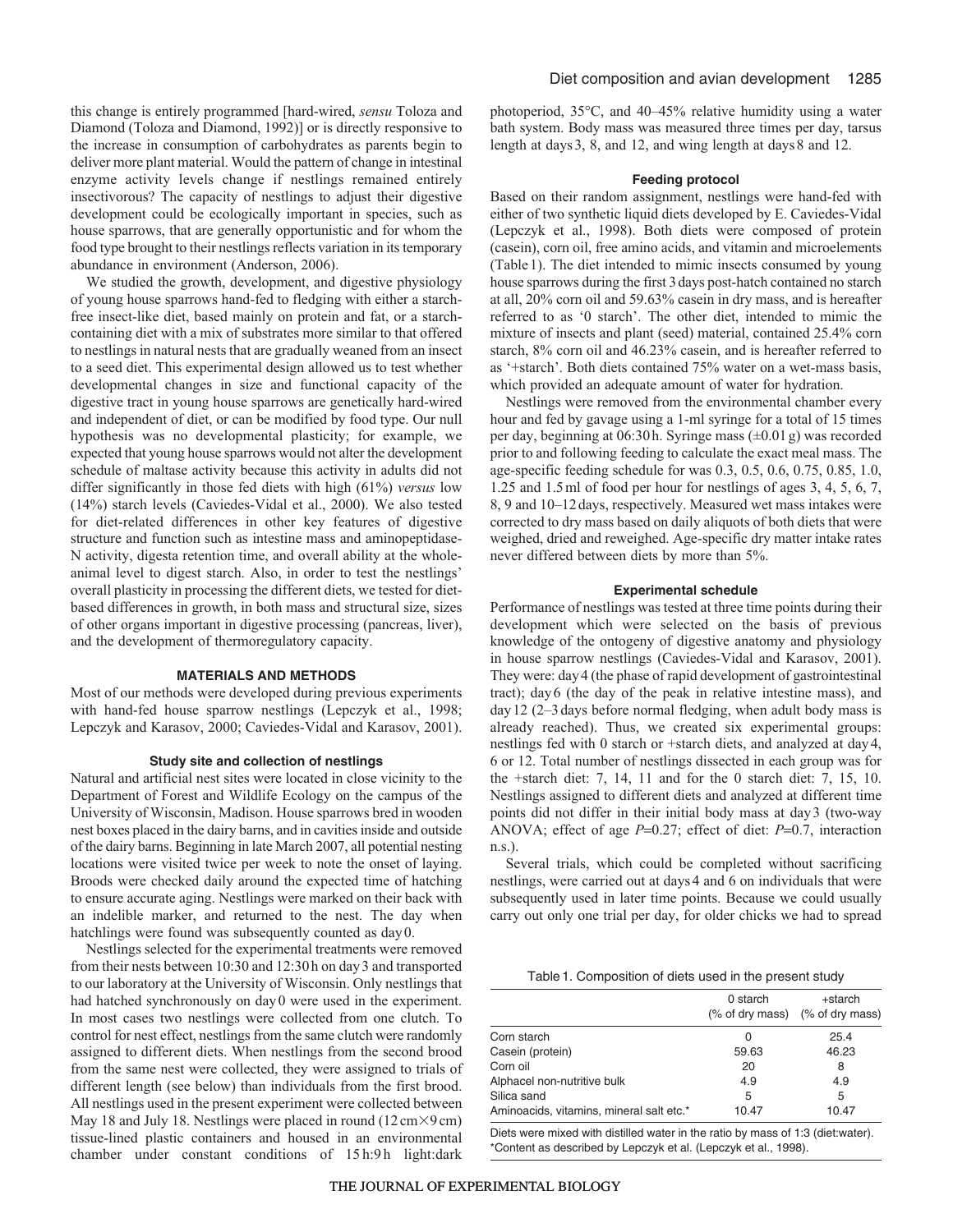# 1286 P. Brzęk and others

our protocols over 2 or even 3days. A detailed description of our schedule is given in Table2.

## **Tracking of body mass and structure measures**

Body mass  $(\pm 0.01 \text{ g})$  was recorded daily before the first feeding at 06:30h, again after the 13:30h feeding, and after the last feeding, 20:30h. Tarsus ( $\pm$ 0.01 mm) and wing length ( $\pm$ 1 mm) were measured at approximately 13:30h on days3 (tarsus), 8 (tarsus and wing), and 12 (tarsus and wing) of nestling growth. At days4, 6 and 12, nestlings were dissected; at which time the masses of internal organs were recorded  $(\pm 0.1 \text{ mg})$ .

## **Tracking of thermoregulatory ability**

Prior to the 06:30h feeding,  $\geq$ 5-day-old nestlings underwent a cooling challenge trial (Seel, 1969) daily, in order to determine at what age the nestlings were able to regulate their body temperature. Their cloacal temperature  $(\pm 0.1^{\circ}C)$  was measured immediately after removal from the environmental chamber with a thermocouple thermometer (BAT-12; Physitemp Instruments, Clifton, NJ, USA). They were then placed into a water jacketed tissue-lined beaker  $(6.5 \text{ cm} \times 12 \text{ cm})$  the temperature of which was controlled at 20±0.1°C. After 15min, their cloacal temperature was measured again and they were returned to the environmental chamber.

#### **Organ sizes**

Nestlings were euthanized with  $CO<sub>2</sub>$  in the evening (between 17:00 h and 21:00h), and dissected to remove the intestines, stomach, liver, pancreas and pectoral muscles. Intestines were flushed with icecold avian Ringer solution, weighed, cut into three sections, corresponding to proximal, middle and distal regions, and immediately preserved in liquid nitrogen. Similarly, the stomach was emptied, and all organs cleaned of external fat and tissues, rinsed with ice-cold avian Ringer solution, and weighed.

## **Intestinal enzyme assays**

Lengths (1 cm) of the proximal (first 20%), medial (middle 40%–60%) and distal (last 20%) regions of intestine were cut, weighed, opened longitudinally and their length and width measured  $(\pm 0.1 \text{ mm})$ , and stored in cryo-vials in liquid N<sub>2</sub>, for later measurement of intestinal disaccharidase and aminopeptidase-N. We measured the activity of membrane-bound enzymes in whole-tissue homogenates rather than in mucosal samples or isolated brush border preparations to avoid underestimation of activity as previously reported (Martinez del Rio, 1990).

We assayed maltase activity using a modification of the colorimetric method developed by Dahlqvist (Dahlqvist, 1984). Assays are described in detail elsewhere (Martinez del Rio, 1990; Fassbinder-Orth and Karasov, 2006) and in our previous studies with nestling house sparrows (Caviedes-Vidal and Karasov, 2001), including details about pH optima and the apparent binding constants (*K*\* m), the concentration of substrate at which the rate of hydrolysis equals half the maximal hydrolysis rate (*V*max). Briefly, tissues were

Table2. Experimental schedule

Days

| Days<br>post-hatching | Protocols                                                 |  |  |  |  |
|-----------------------|-----------------------------------------------------------|--|--|--|--|
| 3                     | Nestlings collected                                       |  |  |  |  |
| $\overline{4}$        | Starch assimilation efficiency, passage times, dissection |  |  |  |  |
| 6                     | Starch assimilation efficiency, passage times, dissection |  |  |  |  |
| 10                    | Starch assimilation efficiency, passage times.            |  |  |  |  |
| 12                    | <b>Dissection</b>                                         |  |  |  |  |

thawed at 4°C and homogenized (Omni 5000 homogenizer, Omni International, Waterbury, CT, USA; 20s, setting 6) in  $350$  mmol<sup>1-1</sup> mannitol in  $1$ mmol $1^{-1}$  Hepes-KOH, pH 7.0. Gut homogenates (30 $\mu$ l) diluted with 350 mmol<sup>1-1</sup> mannitol in 1 mmol<sup>1-1</sup> Hepes-KOH were incubated with  $30 \mu l$  of  $56$  mmol<sup>1-1</sup> maltose in  $0.1$  mol<sup>1-1</sup> maleate and NaOH buffer, pH6.5, at 40°C for 20min. Next, 400μl of a stop-develop reagent (GAGO-20 glucose assay kit; Sigma Aldrich, St Louis, MO, USA) was added to each tube, vortexed, and incubated at 40°C for 30 min. Lastly, 400  $\mu$ l of 6 moll<sup>-1</sup> H<sub>2</sub>SO<sub>4</sub> was added to each tube, and the absorbance was read at 540nm.

We used L-alanine-*p*-nitroanilide as a substrate for aminopeptidase-N. To start the reaction we added 10μl of the homogenate to 1 ml of assay mix  $(2.0 \text{ mmol})^{-1}$  L-alanine-*p*nitroanilide in one part  $0.2 \text{ mol}^{-1} \text{ Na}H_2\text{PO}_4/\text{Na}_2\text{HPO}_4$  buffer no. 1, pH7 and one part deionized H<sub>2</sub>O) previously heated to 40°C. The reaction solution was incubated for 20min at 40°C and then ended with  $3 \text{ ml}$  of ice-cold  $2 \text{ mol}^{-1}$  acetic acid, and absorbance was measured at 384nm.

On the basis of absorbance measurements and glucose and *p*nitroanilide standards, we calculated activities of each intestinal section and expressed them in micromoles per minute per gram wet mass of tissue or per nominal surface area (area of smooth bore tube). We calculated the summed hydrolysis activity of the entire small intestine, which is an index of the total hydrolysis capacity, by multiplying average activity per gram tissue in the first and last halves of intestine by their respective masses, and summed over the two regions.

#### **Starch assimilation efficiency and digesta retention time**

The assimilation efficiency of radiolabeled starch was measured by means of the inert marker method. Each trial began at 12:30h. Nestlings were fed half of their typical meal, gavaged with a solution containing radiolabeled starch and inert marker, and then fed the remainder of their meal. We used  $5 \mu$ Ci [U-<sup>14</sup>C]starch (ARC-142, American Radiolabeled Chemicals, St Louis, MO, USA), and 20μCi of [<sup>3</sup>H]polyethylene glycol (PEG; ART-502, American Radiolabeled Chemicals) as the inert marker, dissolved in 1ml of distilled water as a carrier solution. Each nestling was gavaged with about 0.1g of that solution, measured by mass change of the syringe. Excreta were collected individually for 2h before gavage and for 8h after gavage. Even though we collected excreta for the rest of the day, the last samples were still not at background level of radioactivity. Thus, our absolute estimates of mean retention time and extraction efficiency may be too low, but all comparisons between groups should be valid.

Samples were dissolved in 3 ml of distilled  $H_2O$ , refrigerated, and shaken periodically for a minimum of 72h. An aliquot of 0.5ml was then sampled, combined with scintillation cocktail (EcoLume, MP Biomedicals, Solon, OH, USA), and counted (d.p.m.) using a liquid scintillation counter (Wallac 1414 WinSpectral, Turku, Finland), with correction for quench and spill of  $^{14}C$  into  $^{3}H$  counts. The assimilation efficiency of starch was then calculated as 100-  $[100(M_f/N_f)\times (N_e/M_e)]$ , where  $M_f$  and  $M_e$  are the radioactivity of the inert marker in, respectively, food and excreta, and  $N_f$  and  $N_e$  are the radioactivity of starch in the food and excreta, respectively.

Mean retention time was calculated by multiplying the proportion of PEG excreted at each defecation by the elapsed time since ingestion and then summing over all intervals.

## **Data analysis**

Results are given as means  $\pm$  1 s.e.m. (*N*=number of nestlings per treatment). All tests were carried out using SYSTAT (Wilkinson,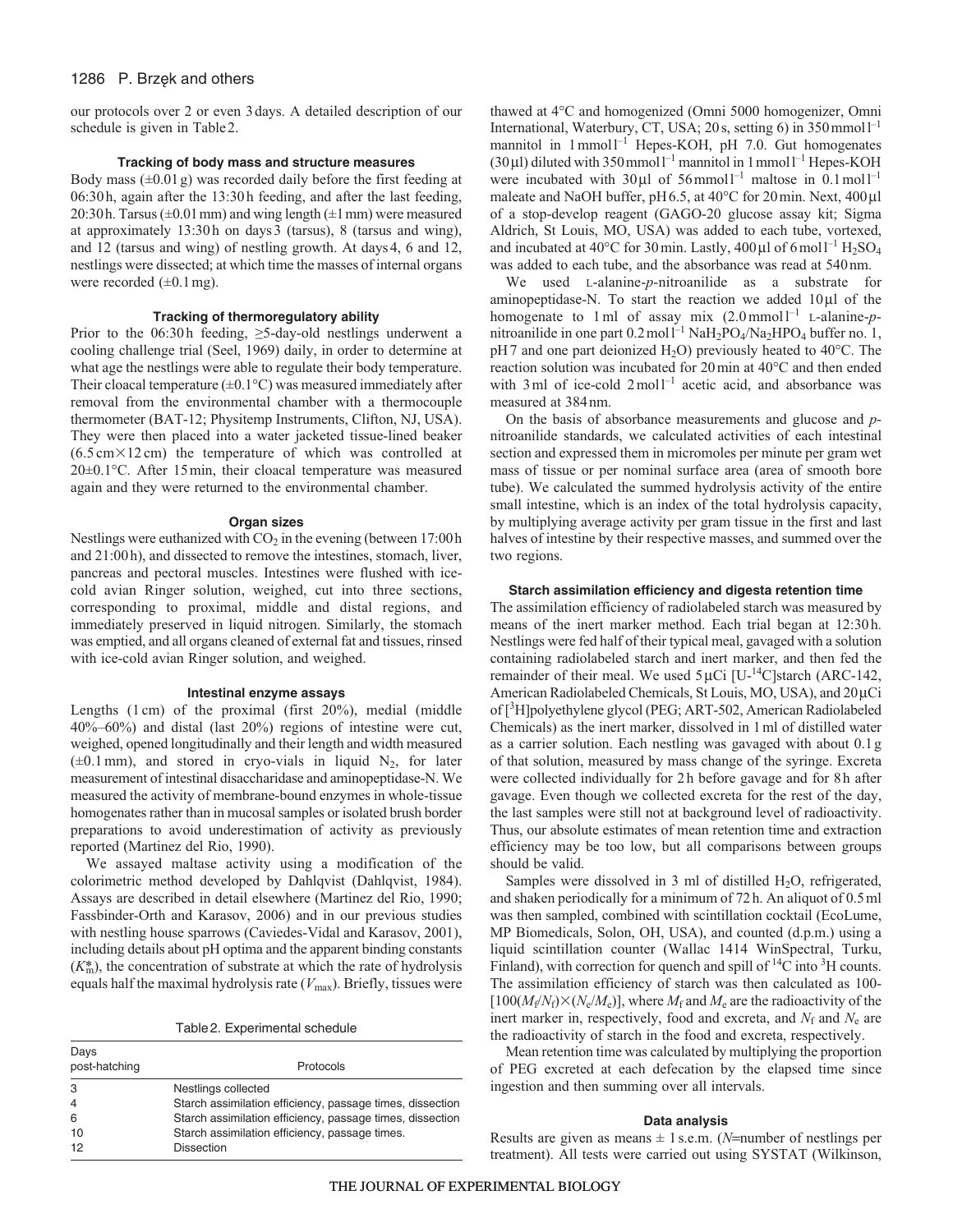1992) and SAS software. We tested for effects of age and diet on body mass, tarsus and wing lengths, and cloacal temperatures on all nestlings held until age 12days, using repeated measures analysis of variance (ANOVA). Calendar day of measurement had a strong effect on nestlings' cloacal temperature, reflecting presumably difference in handling by different people. To control for this effect, we re-analyzed our data for change in cloacal temperature separately for each day of nestling's life by means of two-way ANOVA (factors=calendar day of measurement and diet). Organ sizes were analyzed with two-way ANOVA or ANCOVA (factors=diet [+starch and 0 starch] and age at dissection [4, 6 and 12days], initial body mass as covariate). We could not use body mass at dissection as a covariate in these analyses, because its range differed significantly between ages, which violates an assumption of ANCOVA. Rather, we re-analyzed our data with ANCOVA separately for each age, with diet as a main effect and with body mass at dissection as a covariate. Starch assimilation and digesta retention time were analyzed with two-way ANOVA (factors=diet, age), and also using ANCOVA with percentage recovery of PEG as a covariate, because recovery was <100% and varied among individuals. To analyze intestinal enzyme activities we used twoway ANOVA (factors=diet, age) on each of the three intestinal positions (proximal, mid, distal) and on activity summed over the entire length of the intestine. The *F*-values of analyses of variance are presented in the text with the relevant degrees of freedom as subscripts. In all tests, the significance level was set at *P*<0.05, and 0.05<*P*<0.1 was taken to indicate a trend.

#### **RESULTS**

Our results can be grouped into two categories: those estimating general performance (growth and development) of young house sparrows on two different diets and those comparing their digestive function.

## **Effect of diet on growth and development of whole body and body parts**

We analyzed body mass measured in the morning, before first feeding, to avoid potential confounding effect of changes in content of gastrointestinal tract (Fig.1A). Diet had no overall significant effect on body mass (*P*=0.11, repeated-measures ANOVA). However, there was a significant interaction between age and diet ( $P=0.016$ ), which reflected slightly lower body mass in nestlings fed on the 0 starch diet compared with the +starch diet, a difference that increased with age (Fig.1A). This diet effect was not significant when analyzing body mass measures made at midday (data not shown).

Diet had no significant effect on tarsus length measured at day3, 8 and 12 (Fig.1B), or on wing length (Fig.1C) measured at days8 and 12 (repeated measurement ANOVA; for both parameters effect of diet *P*>0.8 and diet *versus* age interaction *P*>0.2).

## **Thermoregulatory ability**

Cloacal temperature measured in nestlings first removed in the morning from their nest cups in the environmental chamber (initial *T*b; Fig.2A) increased with age (repeated measurement ANOVA; *P*<0.0001) but was not affected by diet (*P*=0.13). Nestlings cooled when transferred to the water-jacketed chamber at 20°C, but the change in cloacal temperature  $(\Delta T)$  declined as they aged up to about 10 days (Fig. 2B; repeated measures ANOVA; effect of age *P*<0.0001), with no significant difference by diet (effect of diet *P*=0.33; interaction age *versus* diet *P*=0.23). We found very large differences in the change in cloacal temperature between calendar days, presumably reflecting differences in nestlings' handling or



Fig. 1. Repeated measures over ages on house sparrow nestlings for (A) body mass, (B) tarsus length, and (C) wing length. Data are presented as means  $\pm$  s.e.m. Circles, nestlings fed on the 0 starch diet ( $N=10$ ); triangles, nestlings fed on +starch diet (N=12). There was a significant interaction between diet and age for body mass, reflecting a difference between diet groups that increased with age (see Results).

undetected variation in measurement conditions. To control for this variation, we analyzed our data independently for each nestling age by means of two-way ANOVA, with diet as the main factor and the calendar day as a random factor. Diet again had no significant effect on *T*initial for all nestling ages. However, Δ*T* was significantly higher in nestlings fed on 0 starch diet at day 6 (P=0.011), day 10 (*P*=0.0004), and tended to be higher at day11 (*P*=0.07).

## **Organ sizes**

Age had significant effect on the mass and length of intestine, as well as mass of pancreas, liver and pectoral muscle (Fig.3, Table3).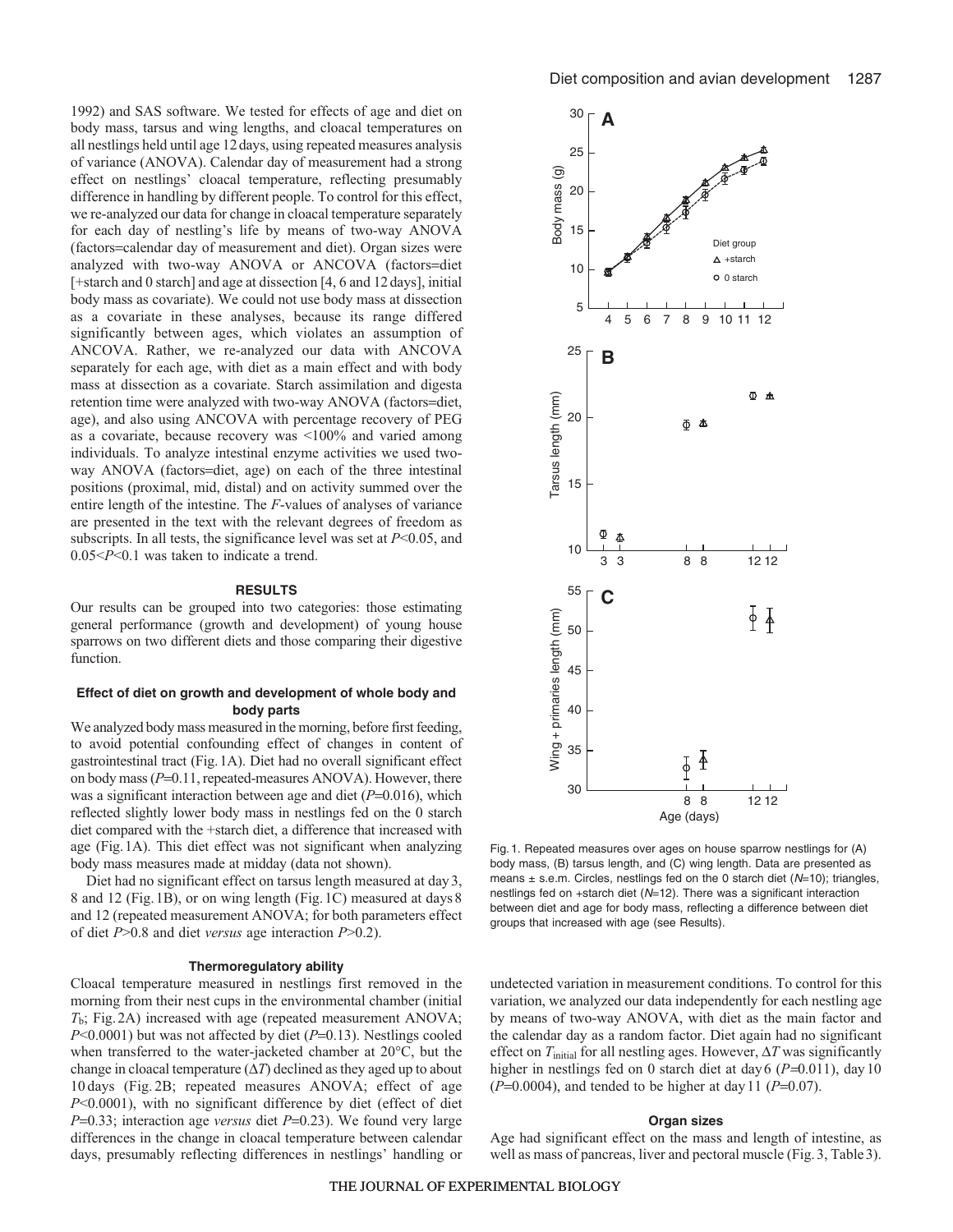

Fig. 2. Cloacal temperatures of captive house sparrow nestlings vs age (in days) and diet. (A) Line graphs of cloacal temperatures initially when removed from the environmental chamber. (B) Line graphs of the change (Δ) in cloacal temperature after 15 min at 20°C. These are adjusted least squares mean values (±s.e.m.) from a statistical analysis which revealed that diet had a significant effect on  $\Delta T_{\rm b}$  at days 6 and 10 (asterisks).

For all these organs, all comparisons between different age points were significant. Gizzard was the only studied organ that did not change size with age. However, diet had little effect on the size of studied organs. The only significant difference was a larger liver mass in nestlings fed on 0 starch diet. The same group tended also to have larger pancreas mass and lower pectoral muscle mass though both effects were only marginally significant or non-significant (Table3). Interaction of age *vs* diet was non-significant for all studied organs.

Additionally, we compared size of all organs between both diets independently for every time point by means of ANCOVA using body mass at dissection as a covariate. The only significant difference between diets was found for liver mass at day12, which was heavier in nestlings fed on 0 starch diet ( $P=0.025$ ).

#### **Intestinal enzyme activities**

Diet had a highly significant effect on mass-specific maltase activity in the middle and distal part of the intestine but no significant effect on mass-specific activity of aminopeptidase-N (Fig.4, Table4). Patterns were the same when data were expressed per cm<sup>2</sup> nominal area (Fig.4; statistical analysis not shown).

Both age and diet had highly significant effects on summed maltase activity along the entire length of intestine (Fig.5, Table4). Nestlings fed the on +starch diet showed significantly higher summed maltase activity. Interaction between age and diet was also significant, revealing that the difference between diets increased as nestlings grew older. Activity of aminopeptidase-N, both on a massand area-specific bases (Fig.4) and summed over the entire intestine (Fig.5) also increased with age but was not dependent on diet composition (Table4).

#### **Starch assimilation efficiency and digesta retention time**

Assimilation efficiency of radiolabeled starch (Fig.6A) was not affected by nestlings' age (ANOVA, *P*=0.46) or by diet, although it tended to be higher in birds fed on +starch diet (*P*=0.054; percentage of recovered PEG was significant as covariate).

Mean retention time (Fig.6B) was significantly affected by nestlings' age (ANOVA, *P*<0.0001; percentage of recovered PEG was significant as covariate). There was no difference between mean retention time at days 4 and 6 (*P*=0.9), but retention time at day 10 was significantly shorter than for both earlier time points (*P*<0.0001). Diet had no significant effect on mean retention time (*P*=0.22).

## **DISCUSSION**

An emerging research frontier is integrated physiological and developmental studies that increase understanding of how an organism's ontogeny is influenced by environmental and genetic background (Burggren and Warburton, 2005). In general, any response to environmental changes, such as changes in feeding level or nutrient composition in the case of the gut, can take one of two forms (Smith-Gill, 1983; Schew and Ricklefs, 1998; Schlichting and Pigliucci, 1998). Environment can have a direct effect on processes that underlie development and physiology by limiting availability of substrates and co-factors [phenotypic modulation *sensu* Smith-Gill (Smith-Gill, 1983); imposed variation *sensu* Schew and Ricklefs (Schew and Ricklefs, 1998)]. An example of this is the slowing of growth in zebra finch (*Taeniopygia guttata*) nestlings fed low protein diet (Boag, 1987). Environment can also have indirect effects by activating alternative developmental program(s) [developmental conversion *sensu* Smith-Gill (Smith-Gill, 1983); induced variation *sensu* Schew and Ricklefs (Schew and Ricklefs, 1998)], presumably by modulation of gene expression through changes in hormonal secretions and/or other physiological processes.

The rapid turnover of intestinal cells and high rate of enterocyte proliferation of hatchling birds suggested to Starck (Starck, 1996) that the gut might easily be adjusted in size and function to the changing needs of growing birds. However, after experiments with altricial song thrushes (*Turdus philomelos*), Konarzewski and Starck (Konarzewski and Starck, 2000) concluded that nestling songbirds had limited plasticity of the developmental program of their guts. In our study we tested for developmental adjustments of house sparrow nestlings to change in diet composition. We did not dramatically alter diet composition to directly limit growth (i.e. an imposed variation), seeking instead evidence of alternative outputs of the house sparrow developmental program. Young house sparrows face variable and, presumably, unpredictable diet composition (Anderson, 2006). The exact timing of their switch from insectivory to granivory can be affected by temporary variation in abundance of different types of food (Anderson, 2006). Therefore, considering the feeding ecology of this species, there might be strong selection for plasticity of their digestive physiology. We tested for this plasticity with regard to alimentary organ size and functional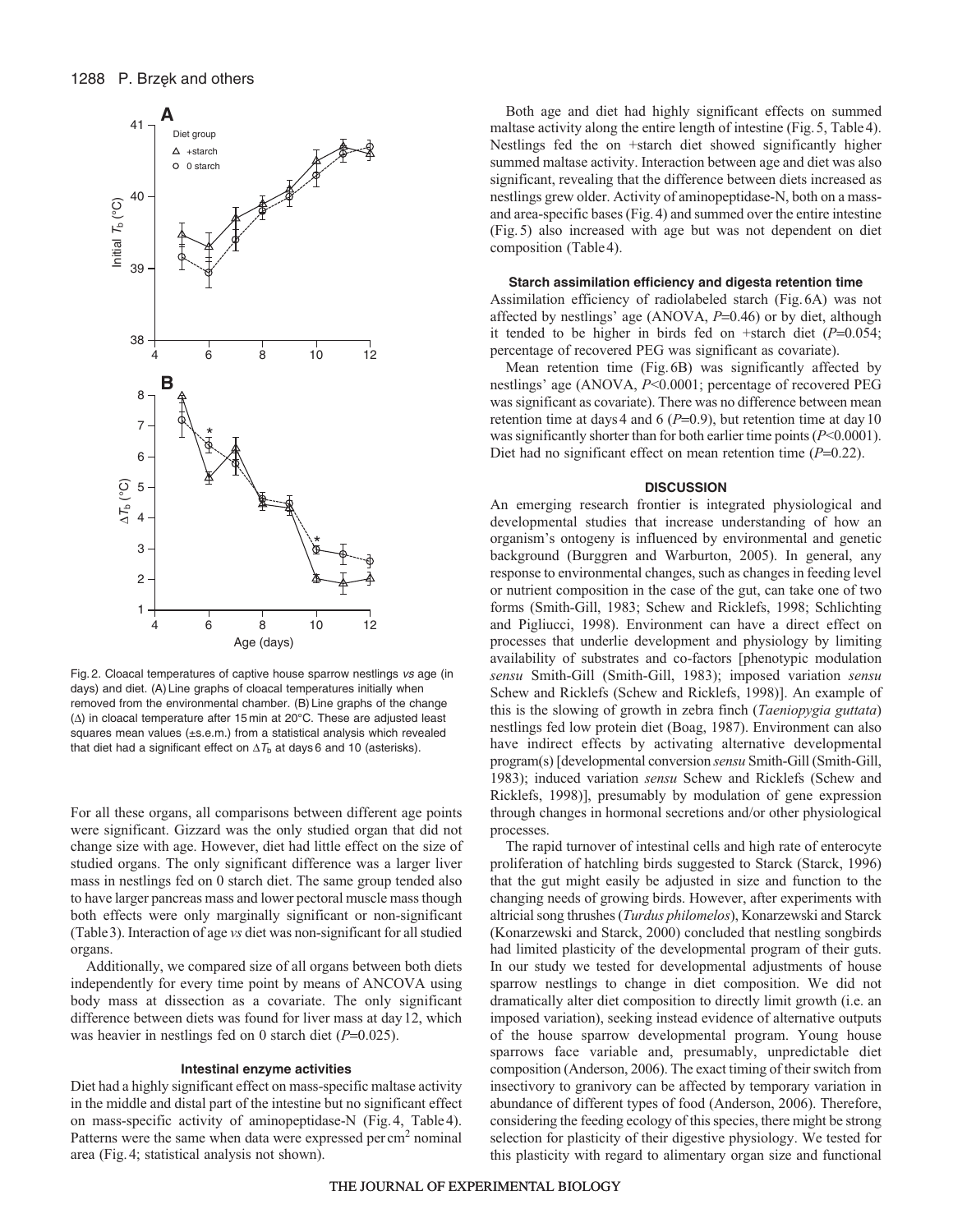

Fig. 3. Mass of internal organs of captive house sparrow nestlings as a function of age and diet. Circles, mean organ mass of nestlings fed on the 0 starch diet (N=32); triangles, mean organ mass of nestlings fed on the +starch diet (N=32). Age had a significant effect on all organs except gizzard, and there was a significant effect of diet group only on liver mass at day 12 (see Results and Table 3 for statistical analyses).

activity of the gastrointestinal tract, as well as with regard to overall growth and development (body mass increments, development of wing, tarsus, pectoral muscle, and physiological maturity defined as endothermic capacity). To what extent was development of these features relatively fixed or influenced by diet?

# **Effect of diet on growth and development of whole body and body parts**

Our experiment revealed that patterns of overall development and organ size increase were relatively similar in house sparrow nestlings developing on diets with different composition. Young house sparrows seemingly developed normally at least until day12 on a carbohydrate-free diet, which is very different from the common food of such nestlings in the wild. Moreover, an earlier study showed that young house sparrows were not able to compensate for periods of food shortage by increasing their growth rate (no apparent 'catchup growth'), although they did extend the period over which they grew (Lepczyk and Karasov, 2000). Thus, for these features (growth and development of whole body and body parts) the developmental program seems relatively fixed in relation to the nutritional challenge we imposed.

However, some clues suggest that nestlings' development was slightly impaired on the 0 starch diet. First, their body mass measured in the morning was lower than in those fed on +starch, and this difference increased with age (Fig.1A). However, this difference was so small that it became non-significant for body mass measured later during the day, when it was presumably blurred by variation in the content of gastrointestinal tract. Second, pectoral muscles tended to be slightly smaller in the group fed 0 starch. Finally, although all the nestlings apparently attained their thermoregulatory independence at the typical time (10.5days) (Seel, 1969), the nestlings fed on 0 starch seemed to attain theirs slightly later (significantly higher  $\Delta T$  at day 10; Fig. 2B). By contrast, birds on the 0 starch diet had larger livers and the pancreas tended to be larger than those on +starch diet. This difference presumably reflected a necessity to process higher protein content in the diet of the former group. However, all these differences between diets were relatively small and perhaps have no significant effect on nestlings' fitness in the wild.

# **Effect of diet on functional activity of the digestive tract**

In mammals, there are examples of changes in digestive enzymes during development that are genetically programmed and less influenced by diet or hormones [hard-wired, *sensu* Toloza and Diamond (Toloza and Diamond, 1992)], and also examples of changes that can be influenced or induced by diet changes (Henning, 1985; Henning et al., 1994). In chickens after hatching, tissuespecific intestinal carbohydrase activity (sucrase, maltase) initially rises and then is constant with age after day17, and the plateau level is twice as high in chicks fed a high-carbohydrate *versus* carbohydrate-free diet (Biviano et al., 1993). In this regard, chickens appear similar to mammals in whom diet modulates expression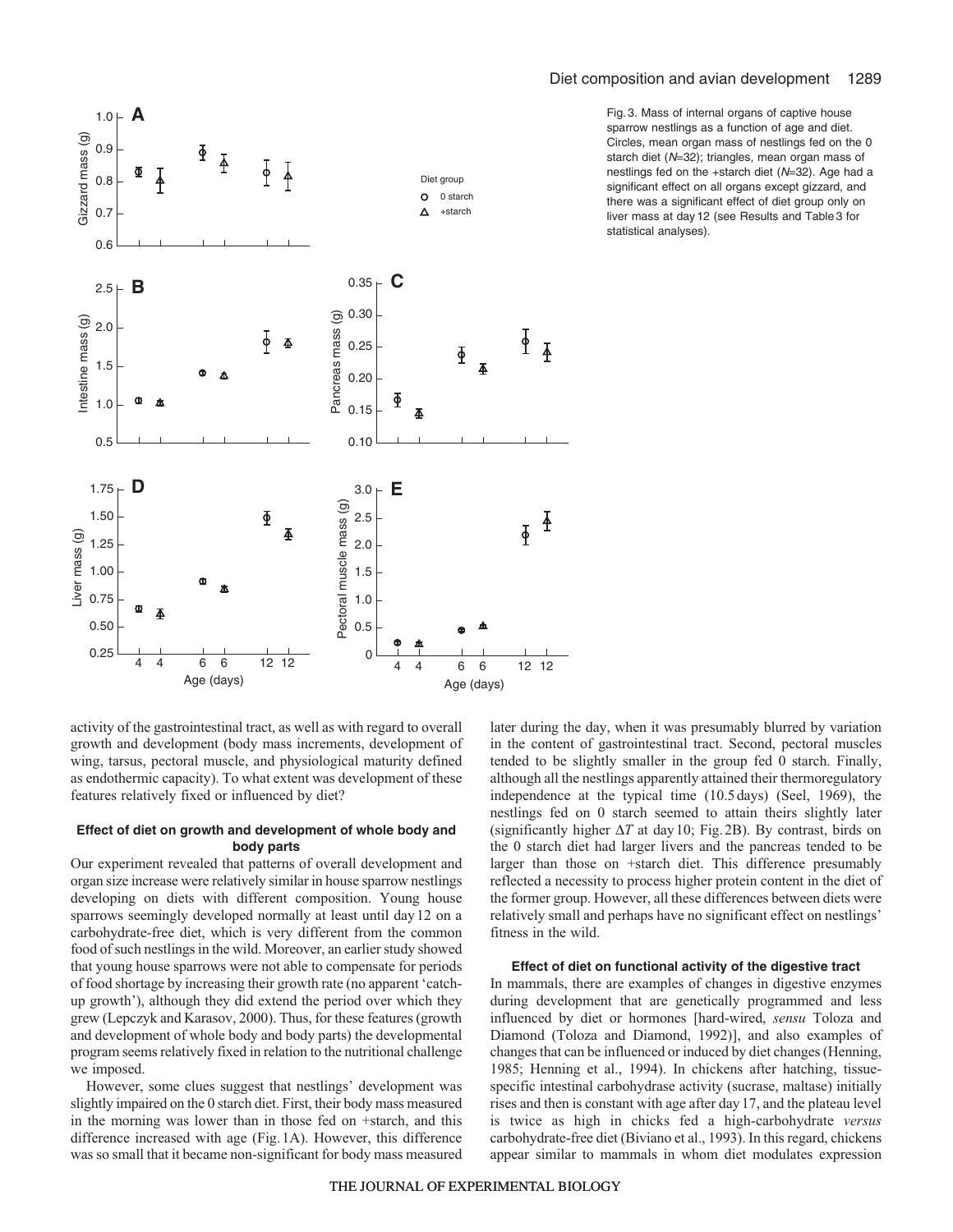## 1290 P. Brzęk and others

| .                | .     | _____ | ___      |      | .    |      |      |                   |      |  |  |
|------------------|-------|-------|----------|------|------|------|------|-------------------|------|--|--|
|                  | Age   |       |          |      | Diet |      |      | Initial body mass |      |  |  |
|                  |       | d.f.  |          |      | a.t. |      |      | d.t.              | D    |  |  |
| Intestine mass   | 63.44 | 2,60  | < 0.0001 | 0.34 | .60  | 0.6  | n.s. | n.s.              | n.s. |  |  |
| Intestine length | 58.41 | 2,59  | < 0.0001 | 1.02 | .59  | 0.32 | n.s. | n.s.              | n.s. |  |  |

Pancreas mass 23.92 2,60 <0.0001 4.05 1,60 0.049 n.s. n.s. n.s. Gizzard mass 2.23 2,60 0.12 0.92 1,60 0.34 n.s. n.s. n.s. Liver mass 195 2,60 <0.0001 8.89 1,60 0.0041 n.s. n.s. n.s. Pectoral muscle mass 374 2,59 <0.0001 3.76 1,59 0.057 24.69 1,59 <0.0001

Table3. Summary of results of ANOVA or ANCOVA for the effects of diet and nestling age on size of internal organs

levels of many intestinal hydrolases during ontogeny but it does not seem to influence expression timing, which is determined by both corticosteroids and an intrinsic ontogenetic program (Henning, 1985; Henning et al., 1994). No such tests have been performed in altricial avian species previously. As a starting hypothesis, it seemed reasonable to expect that house sparrow nestlings, like chickens, would show rising levels of carbohydrases during development, but, unlike chickens and turkeys [*Meleagris gallipavo* (Sell et al., 1989)], the magnitude of expression would be diet-independent in house sparrows. This is because higher carbohydrate diet content did not increase maltase activity in almost all adult altricial birds studied: European starlings [*Sturnus vulgaris* (Martinez del Rio, 1990)], yellow-rumped warblers [*Dendroica coronata* (Afik et al., 1995)], rufous-collared sparrow (*Zonotrichia capensis*) and common diuca finch (*Diuca diuca*) (Sabat et al., 1998), house sparrow (Caviedes-Vidal et al., 2000) and pigeons [*Columba livia* (Ciminari et al., 2005)]; however see Levey et al. (Levey et al., 1999) for an apparent exception.

We found that maltase activity increased twofold in house sparrow nestlings fed a starch-containing compared with a starchfree diet, which is in contrast to the apparent lack of dietary adjustment to high carbohydrate diet in adult house sparrows and most other passerines. The twofold increase in maltase activity may be an underestimate, because the tissue sample we used for enzyme assays to represent the proximal part of the intestine was collected from the area immediately adjacent to the gizzard, where activity was relatively low compared with more distal regions (Table4). The change in maltase activity of nestlings was specific, as no change occurred in aminopeptidase-N activity in the same tissues. Activity of aminopeptidase-N in birds and mammals is usually more dietdependent than maltase activity (Martinez del Rio, 1990; Afik et al., 1995; Martinez del Rio et al., 1995; Sabat et al., 1998; Sabat et al., 1999). However, we found no significant effect of diet on activity of aminopeptidase-N, although it tended to be higher in 0 starch nestlings, which consumed more protein. However, the relative difference in protein content between diets was low and this could explain the lack of significant modulation of aminopeptidase-N activity in our study.

Was the change in maltase activity a plastic response of a genetic program in nestlings that is expressed in response to dietary



Fig. 4. Intestinal enzyme activities of captive house sparrows as a function of age and diet. Maltase activity (top row) and aminopeptidase-N activity (bottom row) are expressed per gwet mass of tissue or per cm<sup>2</sup> nominal area in three intestinal positions. Error bars are s.e.m. (N=7-8 individuals in each case). Diet had a significant effect only on maltase activity (see Results; Table 4).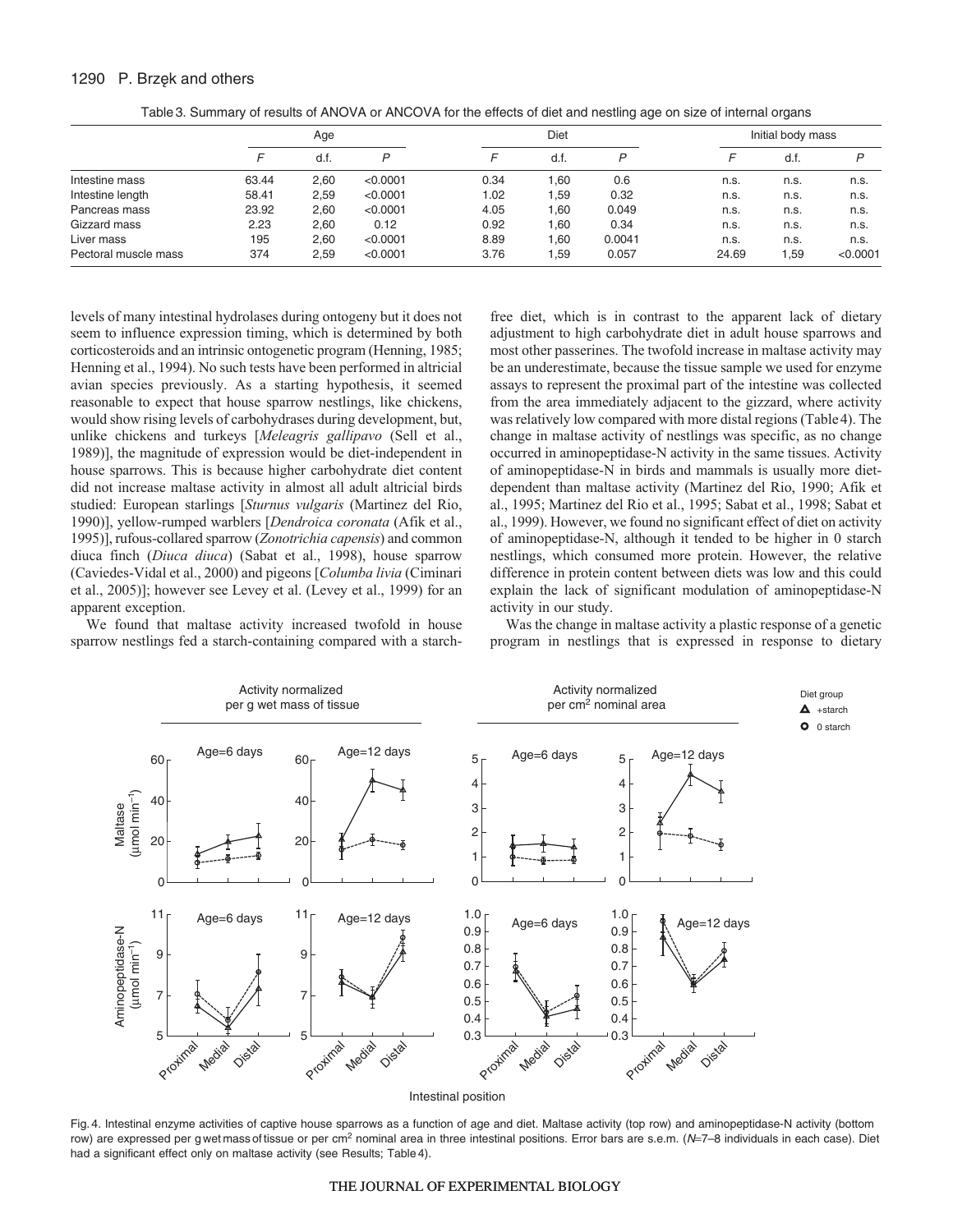|                  |       | Age  |          |       | Diet |          |      | Interaction age vs diet |       |  |
|------------------|-------|------|----------|-------|------|----------|------|-------------------------|-------|--|
|                  | F     | d.f. | P        | F     | d.f. | P        | F    | d.f.                    | P     |  |
| Maltase          |       |      |          |       |      |          |      |                         |       |  |
| Proximal         | 3.96  | 1,26 | 0.057    | 1.82  | 1,26 | 0.19     | n.s. | n.s.                    | n.s.  |  |
| Middle           | 34.81 | 1,25 | < 0.0001 | 31.05 | 1,25 | < 0.0001 | 9.49 | 1,25                    | 0.005 |  |
| <b>Distal</b>    | 13.33 | 1,25 | 0.0012   | 23.37 | 1,25 | < 0.0001 | 5.26 | 1,25                    | 0.03  |  |
| Total (summed)   | 58.03 | 1,25 | < 0.0001 | 27.42 | 1,25 | < 0.0001 | 8.96 | 1,25                    | 0.006 |  |
| Aminopeptidase-N |       |      |          |       |      |          |      |                         |       |  |
| Proximal         | 3.88  | .26  | 0.06     | 0.76  | 1,26 | 0.39     | n.s. | n.s.                    | n.s.  |  |
| Middle           | 7.15  | .26  | 0.013    | 0.14  | 1,26 | 0.7      | n.s. | n.s.                    | n.s.  |  |
| <b>Distal</b>    | 7.73  | 1,26 | 0.01     | 1.49  | 1,26 | 0.23     | n.s. | n.s.                    | n.s.  |  |
| Total (summed)   | 50.87 | 1,26 | < 0.0001 | 1.29  | 1,26 | 0.27     | n.s. | n.s.                    | n.s.  |  |

Table4. Summary of results of ANOVA for the effects of diet and nestling age on maltase and aminopeptidase-N activity (mass-specific activity in proximal, middle, and distal part of intestine, and total enzyme activity summed over intestine length)

carbohydrate level (i.e. an induced variation), but which is silent in adults? We cannot yet deduce this. In adult house sparrows, maltase activity can be reduced – high dietary oil content but not high protein content resulted in significantly lower maltase activity (Caviedes-Vidal et al., 2000). In the present experiment, the carbohydrate-free diet also had higher oil content than the starch-containing diet (Table 1). In mammals, dietary lipid content and composition influences the lipid composition and fluidity of the intestinal brush border and influences enzyme activities in some species (Dudley et al., 1994; Kaur et al., 1996; Drozdowski et al., 2004). If the same occurs in birds, then the change we observed in nestling house sparrows might be considered an imposed variation. To clarify the dietary signal (carbohydrate or lipid) that modulates intestinal maltase activity, future studies with nestling house sparrows must change dietary carbohydrate content while keeping dietary lipid content constant. Future studies must also test whether the dietdependent increase in maltase activity during development is irreversible or reversible, reflecting, respectively, a developmental plasticity or a phenotypic flexibility that is lost later in life. It will also be interesting to learn whether the change in maltase activity is due to mRNA transcriptional or post-transcriptional control of maltase–glucoamylase and/or sucrase–isomaltase complexes.

It has been hypothesized that reversible regulation of enzyme activity, modulated by the presence of substrates, should occur in generalist and omnivorous animals but not in dietary specialists, because natural selection should eliminate presumably costly mechanisms of regulation of enzymes when little variation in diet type is expected ['adaptive modulation hypothesis' (Karasov and Diamond, 1988; Diamond and Hammond, 1992)]. In many



Fig. 5. Enzyme activities summed over the entire small intestine as a function of age and diet in house sparrow nestlings. Values are means  $\pm$ s.e.m. (N=7-8 individuals in each case). Summed maltase activity was significantly higher in nestlings fed on the +starch diet (Table 4).



Fig. 6. (A) Efficiency of assimilating radiolabeled starch, and (B) mean retention time of digesta as a function of age in captive house sparrows. Mean retention time declined with age, and there was a trend for higher assimilation efficiency in sparrows raised on the +starch diet (see Results).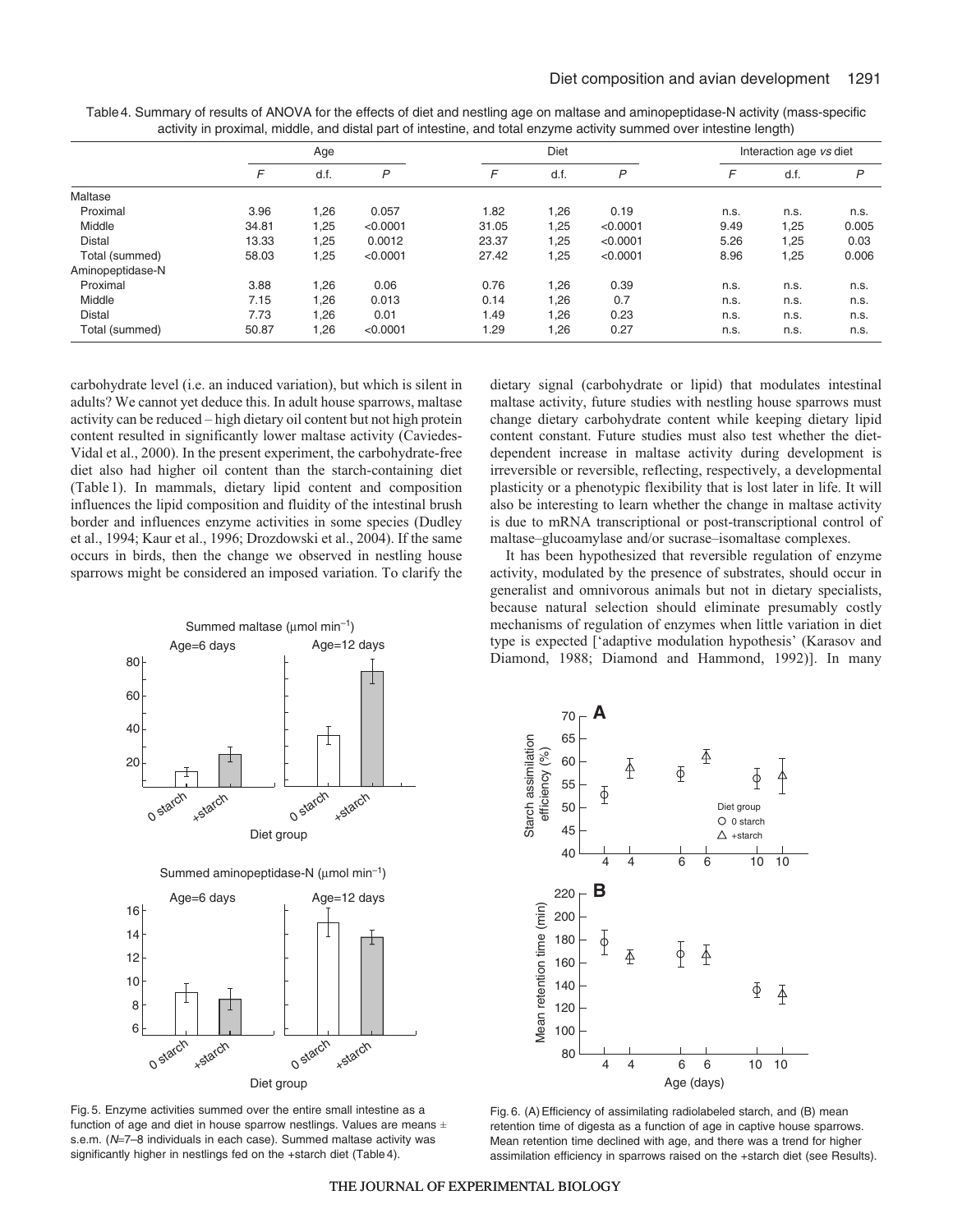## 1292 P. Brzęk and others

organisms, changes in enzyme activity during ontogeny correspond to the natural diet shift (Caviedes-Vidal and Karasov, 2001; Moran and Clements, 2002; Drewe et al., 2004; German et al., 2004). However, experimental manipulation of diet composition in growing organisms has offered only weak evidence for a link between diet variation and digestive plasticity. Enzymatic activity of tadpoles was unaffected by diet, even though amphibians show remarkable plasticity in their development, and commonly change their diet composition during ontogeny (Sabat et al., 2005; Castañeda et al., 2006). Similarly, digestive plasticity in fish species that change their diet during development was not significantly greater than in their close relatives that rely on one food source (German et al., 2004). Remarkable variation in maltase activity that we observed in young house sparrows agrees with predictions of the 'adaptive modulation hypothesis' because house sparrow nestlings change their diet during ontogeny. However, the full test of this hypothesis would also require the evidence that nestlings' digestive physiology is less flexible in species that rely on the same diet from hatching through adulthood [e.g. the wholly granivorous zebra finch (Zann, 1996)].

## **Whole-animal significance of programmed- or diet-induced changes in features during development**

The increased maltase activity in nestlings fed a starch-containing diet is probably important in permitting house sparrow nestlings to efficiently digest their diet, because several lines of evidence suggest that nestlings have relatively little spare digestive capacity. First, between days6 and 12 digesta flow per hour increases *ca*. 100% (see Materials and methods) through organs whose volumetric capacities increase not at all (stomach) or  $\leq 30\%$  (intestine). This probably explains the significant decline in digesta mean retention time (Fig.6B) and hence contact time between digesta and digestive enzymes. A simultaneous increase in substrate (carbohydrate) concentration as diet shifts to granivory would exacerbate the mismatch between substrate and capacity to break it down, which is the product of amount of enzyme and contact time. Consistent with this picture of operating at the limit, when house sparrows were force fed extra food to capacity, they exhibited declines in digestive efficiency (Lepczyk et al., 1998). In our data there are similar hints of stretched capacity. Assimilation efficiency for radiolabeled starch tended to be higher (*P*=0.054; Fig.6A) in nestlings that had higher maltase activity (i.e. those raised on starch-containing diet). Our starch digestion trial was actually a very conservative test for differing abilities, for the following reason. During the trial, nestlings were fed on their routine diets. Therefore, nestlings fed on the +starch diet had to digest and absorb both the pulse of radiolabeled starch and the starch from their normal diet. On the other hand, in nestlings fed on 0 starch diet, radiolabeled starch did not compete with other carbohydrates for interaction with enzymes. Thus, the observed small difference in starch assimilation efficiency probably underestimates the true difference between the two groups of nestlings in their capacity to digest starch. Because diet type seemed to have no effect on glucose absorption (P.B., E.C.-V. and W.H.K., unpublished), differences in starch absorption efficiency resulted presumably mostly from differences in breakdown activity. Whereas we know that maltase activity differed, it remains to be seen whether pancreatic amylase levels also differed.

In summary, young altricial birds are characterized by a very fast rate of body mass growth and general development, the requirements for which must be fulfilled by changes in the gastrointestinal tract. In house sparrows, there are substantial increases in both organ size and mass-specific enzyme activity during the nestling period (Caviedes-Vidal and Karasov, 2001). It is of interest to know whether these changes are controlled mainly by a relatively fixed genetic program or affected also by environmental factors (primarily food type). Our results suggest that changes in mass of internal organs are largely diet independent. Maltase activity was greatly influenced by diet, although some increase in maltase activity is diet independent (there was increase in mass-specific maltase activity between 6- and 12-day-old nestlings fed on both diets). The changes in maltase activity seem important for maintaining digestive efficiency and rate at the whole animal level. Because young house sparrows face variable and, presumably, unpredictable changes in diet composition (Anderson, 2006), the high developmental plasticity of their digestive physiology is probably important ecologically. Moreover, because adaptability of the gastrointestinal tract may determine species food niche (Karasov, 1996), we hypothesize that house sparrows' plasticity during development could also help in colonization of new areas with new food sources.

We are very grateful for Brett Basler, Tawnya Coyle and Sarah Hazaert, for their many hours of skillful help in laborious hand-feeding of our nestlings. Sarah Hazaert collected data on nestlings' thermoregulatory ability. All experimental procedures were accepted by the University of Wisconsin, Madison ethics committee (permit no. RARC A-01269-4-10-06). We thank the staff of the Dairy Cattle Center, University of Wisconsin-Madison, for permitting access to nests in their facilities. This study was supported by NSF IOB-0615678 grant to W.H.K. and PICT FONCYT 25561 and UNSL 22Q751 grants to E.C.-V.

#### **REFERENCES**

- **Afik, D., Caviedes-Vidal, E., Martinez del Rio, C. and Karasov, W. H.** (1995). Dietary modulation of intestinal hydrolytic enzymes in yellow-rumped warblers. Am. J. Physiol. **269**, R413-R420.
- **Anderson, T. R.** (2006). Biology of the Ubiquitous House Sparrow. Oxford: Oxford University Press.
- **Biviano, A. B., Martinez del Rio, C. and Phillips, D. L.** (1993). Ontogenesis of intestine morphology and intestinal disaccharidases in chickens (Gallus gallus) fed contrasting purified diets. J. Comp. Physiol. B **163**, 508-518.
- **Boag, P.** (1987). Effects of nestling diet on growth and adult size of Zebra finches (Poephila guttata). Auk **104**, 155-166.
- **Brze**˛**k, P. and Konarzewski, M.** (2001). Effect of food shortage on the physiology and competitive abilities of sand martin (Riparia riparia) nestlings. J. Exp. Biol. **204**, 3065-3074.
- **Brze**˛**k, P. and Konarzewski, M.** (2004). Effect of refeeding on growth, development and behavior of undernourished bank swallow (Riparia riparia) nestlings. Auk **121**, 1187-1198.
- **Burggren, W. and Warburton, S.** (2005). Comparative developmental physiology: an interdisciplinary convergence. Annu. Rev. Physiol. **67**, 203-223.
- **Castañeda, L. E., Sabat, P., Gonzalez, S. P. and Nespolo, R. F.** (2006). Digestive plasticity in tadpoles of the chilean giant frog (Caudiverbera caudiverbera): factorial effects of diet and temperature. Physiol. Biochem. Zool. **79**, 919-926.
- **Caviedes-Vidal, E. and Karasov, W. H.** (2001). Developmental changes in digestive physiology of nestling house sparrows, Passer domesticus. Physiol. Biochem. Zool. **74**, 769-782.
- **Caviedes-Vidal, E., Afik, D., Martinez del Rio, C. and Karasov, W. H.** (2000). Dietary modulation of intestinal enzymes of the house sparrow (*Passer domesticus*): testing an adaptive hypothesis. Comp. Biochem. Physiol. **125A**, 11-24.
- **Ciminari, M. E., Moyano, G., Chediack, J. G. and Caviedes-Vidal, E.** (2005). Feral pigeons in urban environments: dietary flexibility and enzymatic digestion? Rev. Chil. Hist. Nat. **78**, 267-279.
- Dahlqvist, A. (1984). Assay of intestinal disaccharidases. Scand. J. Clin. Lab. Invest. **44**, 169-172.
- **Diamond, J. and Hammond, K.** (1992). The matches, achieved by natural selection, between biological capacities and their natural loads. Experientia **48**, 551-557.
- **Drewe, K. E., Horn, M. H., Dickson, K. A. and Gawlicka, A.** (2004). Insectivore to frugivore: ontogenetic changes in gut morphology and digestive enzyme activity in the characid fish Brycon guatemalensis from Costa Rican rain forest streams. J. Fish Biol. **64**, 890-902.
- **Drozdowski, L., Clement, L., Keelan, M., Niot, I., Clandinin, M. T., Agellon, L., Wild, G., Besnard, P. and Thomson, A. B. R.** (2004). Dietary lipids modify intestinal lipid-binding protein RNA abundance in diabetic and control rats. Digestion **70**, 192-198.
- **Dudley, M. A., Wang, H., Hachey, D. L., Shulman, R. J., Perkinson, J. S., Rosenberger, J. and Mersmann, H. J.** (1994). Jejunal brush-border hydrolase activity is higher in tallow-fed pigs than in corn-fed pigs. J. Nutr. **124**, 1996-2005.
- **Fassbinder-Orth, C. A. and Karasov, W. H.** (2006). Effects of feed restriction and realimentation on digestive and immune function in the leghorn chick. Poult. Sci. **85**, 1449-1456.
- **German, D. P., Horn, M. H. and Gawlicka, A.** (2004). Digestive enzyme activities in herbivorous and carnivorous prickleback fishes (Teleostei: Stichaeidae): ontogenetic, dietary, and phylogenetic effects. Physiol. Biochem. Zool. **77**, 789-804.
- Henning, S. J. (1985). Ontogeny of enzymes in the small intestine. Annu. Rev. Physiol. **47**, 231-245.